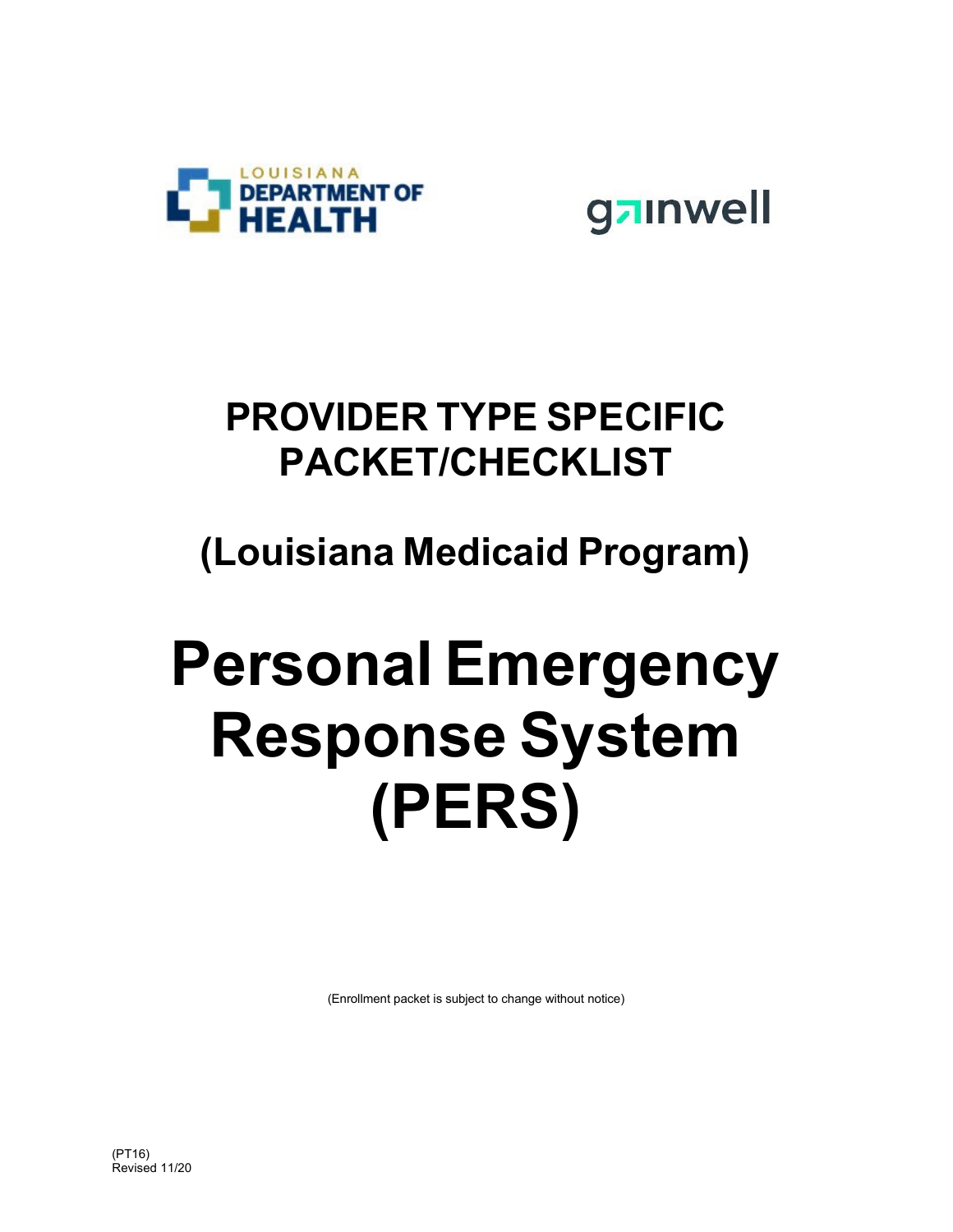## **ATTENTION!!**

**Waiver service providers are required to comply with all requirements contained in:**

- **1. The provider manuals located at [http://www.lamedicaid.com](http://www.lamedicaid.com/)**
- **2. The information located on the DHH/OAAS website at**

**<http://new.dhh.louisiana.gov/index.cfm/subhome/12/n/7>**

**3. The information located on the DHH/OCDD website at**

**<http://new.dhh.louisiana.gov/index.cfm/subhome/11/n/8>**